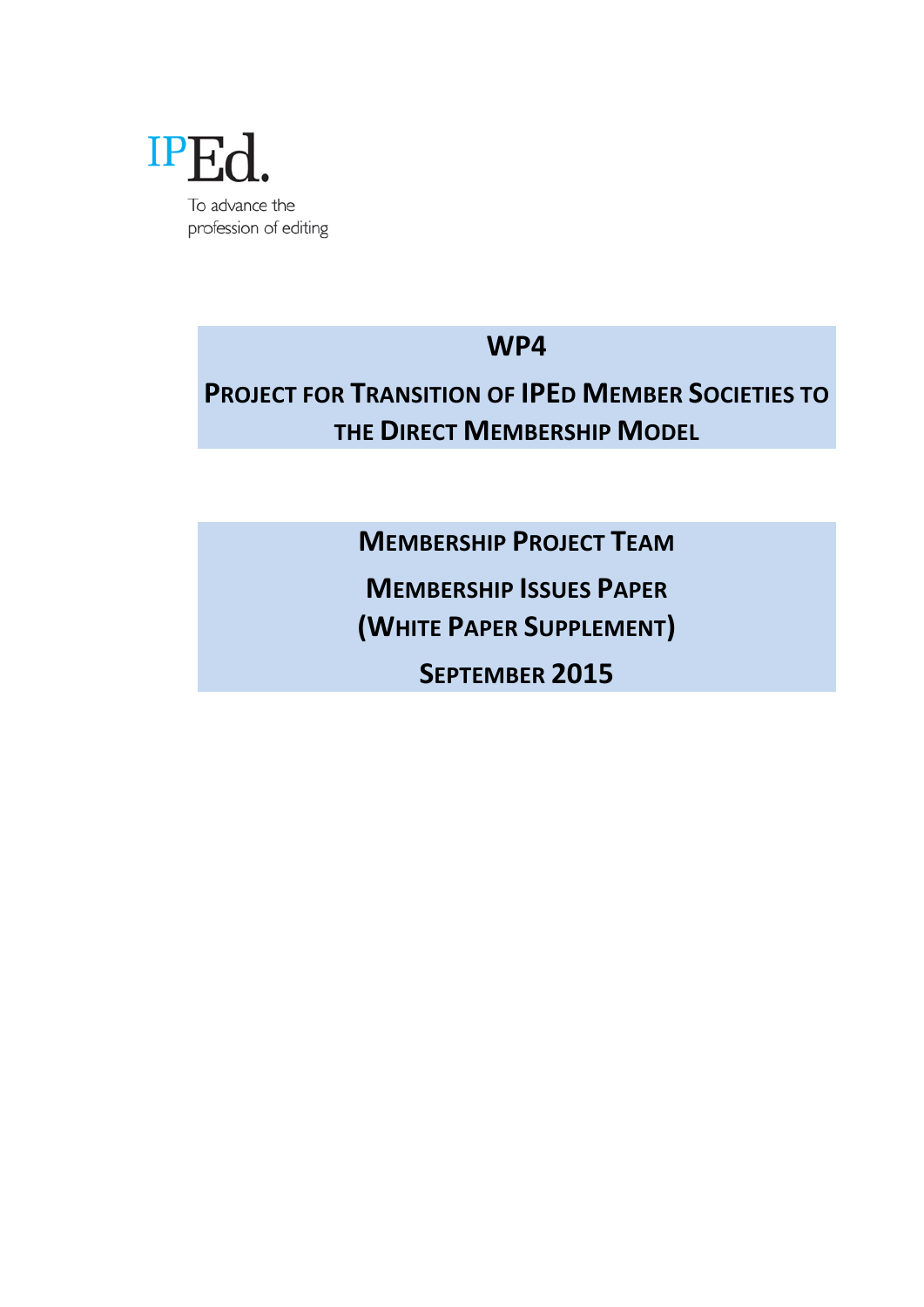

**WP4 PROJECT FOR TRANSITION OF IPED MEMBER SOCIETIES TO THE DIRECT MEMBERSHIP MODEL** 

**MEMBERSHIP PROJECT TEAM** 

## **Membership Issues Paper (White Paper Supplement)**

## To be read in conjunction with the Membership White Paper, Proposed Membership **Structure**

This Issues Paper summarises the outcome of discussions during the process of formulating the proposed structure, including feedback from other Transition Project teams, WP4 members, IPEd Council, the Accreditation Board, and society committees and members.

The Transition Project teams are Legal & Governance (L&G), Finance & Operations (F&O), Professional Development (PD), Communications (Comms), Membership (M'ship).

| <b>Topic</b>         | <b>Discussion points</b>                                                                                                                                                                                                                                                                                                                                                                                                                                                                                                                                                                                                                                                                                   |
|----------------------|------------------------------------------------------------------------------------------------------------------------------------------------------------------------------------------------------------------------------------------------------------------------------------------------------------------------------------------------------------------------------------------------------------------------------------------------------------------------------------------------------------------------------------------------------------------------------------------------------------------------------------------------------------------------------------------------------------|
| Overall<br>structure | The main advantages of national membership are: centralised administration,<br>freeing committees to focus on policy and professional issues; ability to advocate<br>from a strong national stance for members and the profession; equity of services,<br>including professional development, for all members, regardless of location.<br>The responses to the specific membership questions attached to the 2014 national<br>survey (352 received, or 24% of total membership) indicate the following shifts in<br>membership category if offered as originally proposed (full results have been sent to                                                                                                  |
|                      | society committees and are on the IPEd website):<br>Professional<br>62.8% (74.9% currently)<br>Senior Professional<br>11.6%<br>3.4%<br>Retired<br>Honorary Life Member 3.7% (3.7% currently)<br>6.0%<br>Concession (voting)<br>Associate<br>15.3% (17.7% currently)<br>Student<br>1.7% (1.1% currently)<br>Concession (non-voting) 2.3%<br>12.8% (45) were employees of a company that may become a corporate member.<br>For the audit of member numbers at 31 May 2015, IPEd requested a breakdown of<br>categories to assess likely transfers under DMM. This is the overall breakdown (total<br>members 1576, not including 8 Corporate members):<br>Full/Professional<br>62% (includes all WA members) |
|                      | Honorary Life<br>3%<br>Full Retired (Qld only) 0.2% (of Qld total 1%)<br>Full Concession (Qld only) 0.2% (of Qld total 1%; has increased for 2015-16)<br>32%<br>Associate<br><b>Associate Retired</b><br>0%<br>Assoc Conc (Qld only)<br>0.1% (of Qld total 0.4%; has increased for 2015-16)<br>Student (Vic, NSW, SA)<br>2%                                                                                                                                                                                                                                                                                                                                                                                |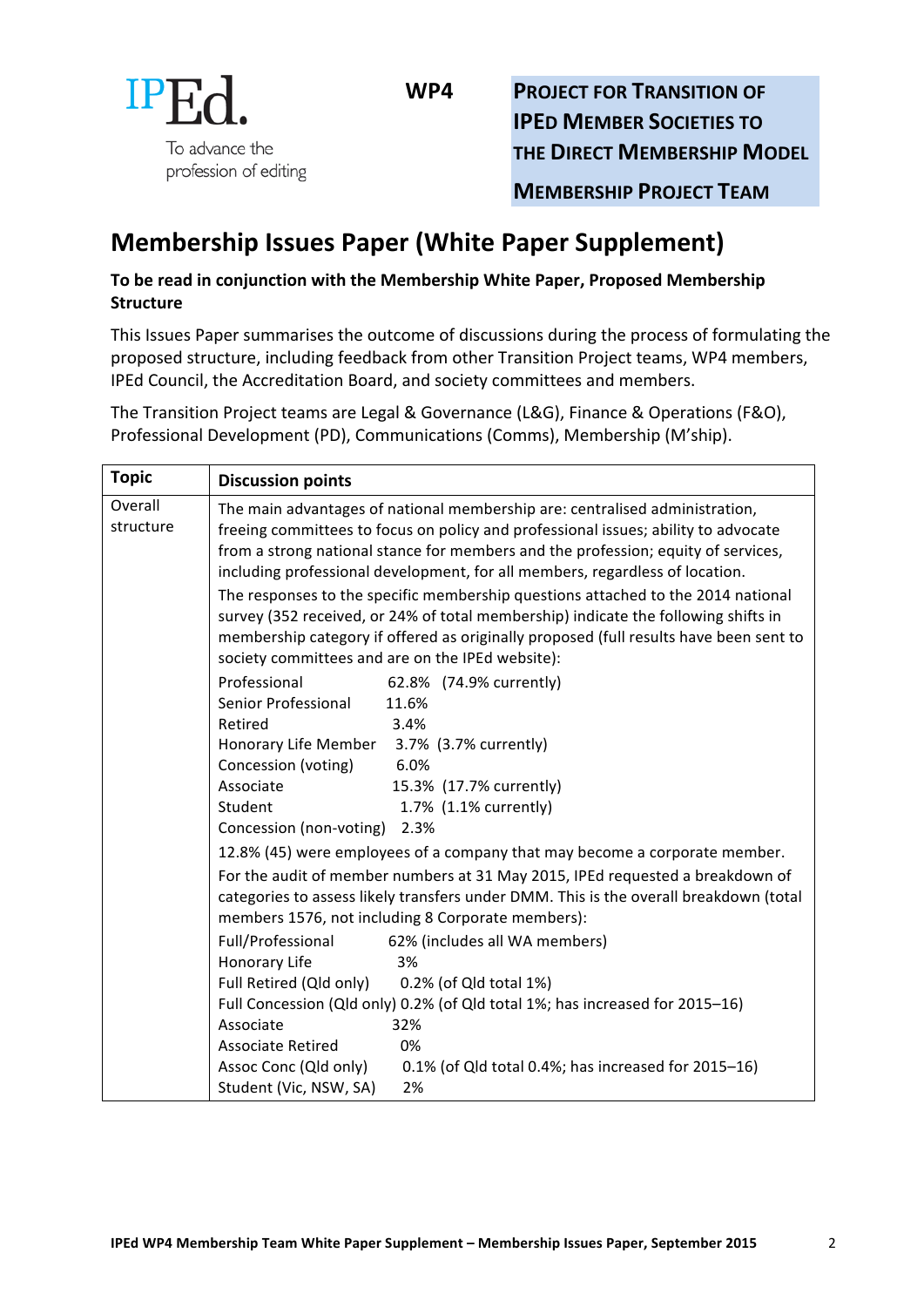| <b>Topic</b>           | <b>Discussion points</b>                                                                                                                                                                                                                                                                                                                                                                                                                                                                                                                                                                                                                                                                                                                                       |
|------------------------|----------------------------------------------------------------------------------------------------------------------------------------------------------------------------------------------------------------------------------------------------------------------------------------------------------------------------------------------------------------------------------------------------------------------------------------------------------------------------------------------------------------------------------------------------------------------------------------------------------------------------------------------------------------------------------------------------------------------------------------------------------------|
| Proposed<br>fee levels | The previous iteration of this paper explained that the original fee structure had<br>been based on the provisional budget from the 2013 Business Case. It also explained<br>that fees would likely be reduced to \$240 for Professional members and \$160 for<br>Associates, for example, with final figures needing to be identified through<br>preparation of a revised budget.                                                                                                                                                                                                                                                                                                                                                                             |
|                        | However, with the agreed more gradual approach to transition, some services will<br>not be put into place immediately and therefore the cost of staff to develop and<br>provide those services will be greatly reduced.                                                                                                                                                                                                                                                                                                                                                                                                                                                                                                                                        |
|                        | Fees are proposed at (in the initial year, at least):<br>Professional and Senior Professional \$180<br>Associate \$135<br>Student \$65                                                                                                                                                                                                                                                                                                                                                                                                                                                                                                                                                                                                                         |
|                        | Corporate ranging from \$360 to \$1260.<br>Subscription levels (not categories) are proposed at:<br>Retired members and those requiring temporary leave \$85<br>Concession-card holders and those undergoing hardship \$65.                                                                                                                                                                                                                                                                                                                                                                                                                                                                                                                                    |
|                        | All fees are GST inclusive.<br>The range of categories and subscription options seeks to provide flexibility for<br>members to opt for the most appropriate category and select subscriptions to suit<br>their circumstances.                                                                                                                                                                                                                                                                                                                                                                                                                                                                                                                                  |
|                        | As further services are added, fees may need to be increased, based on budgeted<br>costs, but any fee increase over 15% would need to be voted on by members.<br>Current Society fee levels:<br>CSE \$135, \$105, Student \$45<br>NSW \$105, \$85, Student \$45<br>Qld \$150, \$90, (Retired \$70, Concession \$50)<br>SA \$110, \$75, Distance/Student \$60, \$45<br>Tas \$150, \$100                                                                                                                                                                                                                                                                                                                                                                         |
|                        | Vic \$95 (Full and Associate), Distance \$62.50, Student \$54.50<br>WA \$100 (\$80 concession)                                                                                                                                                                                                                                                                                                                                                                                                                                                                                                                                                                                                                                                                 |
| Membership<br>system   | Under volunteer membership administration through society committees, many<br>have understandably sought to simplify membership categories to reduce the work<br>involved. However, under direct membership, IPEd will use a powerful membership<br>system, MemNet. This system, which is currently used by Editors Victoria, can cope<br>with multiple categories, different joining dates and other complexities.<br>The system gives members online access to join, renew and update their details, to<br>upload documents and pay through a variety of methods, including a 'pay later'<br>option for EFT, BPay and cheque payments. Existing members will retain their<br>current joining date but new members will be recorded from their actual date of |
|                        | joining, avoiding the issue of part-year joining fees.<br>The system also records member take-up of professional development through<br>online registration for branch training events and conferences. It will also operate<br>the national freelance register with multiple search fields (see below).<br>The system will not be not part of the IPEd website but is accessed through the<br>website.                                                                                                                                                                                                                                                                                                                                                        |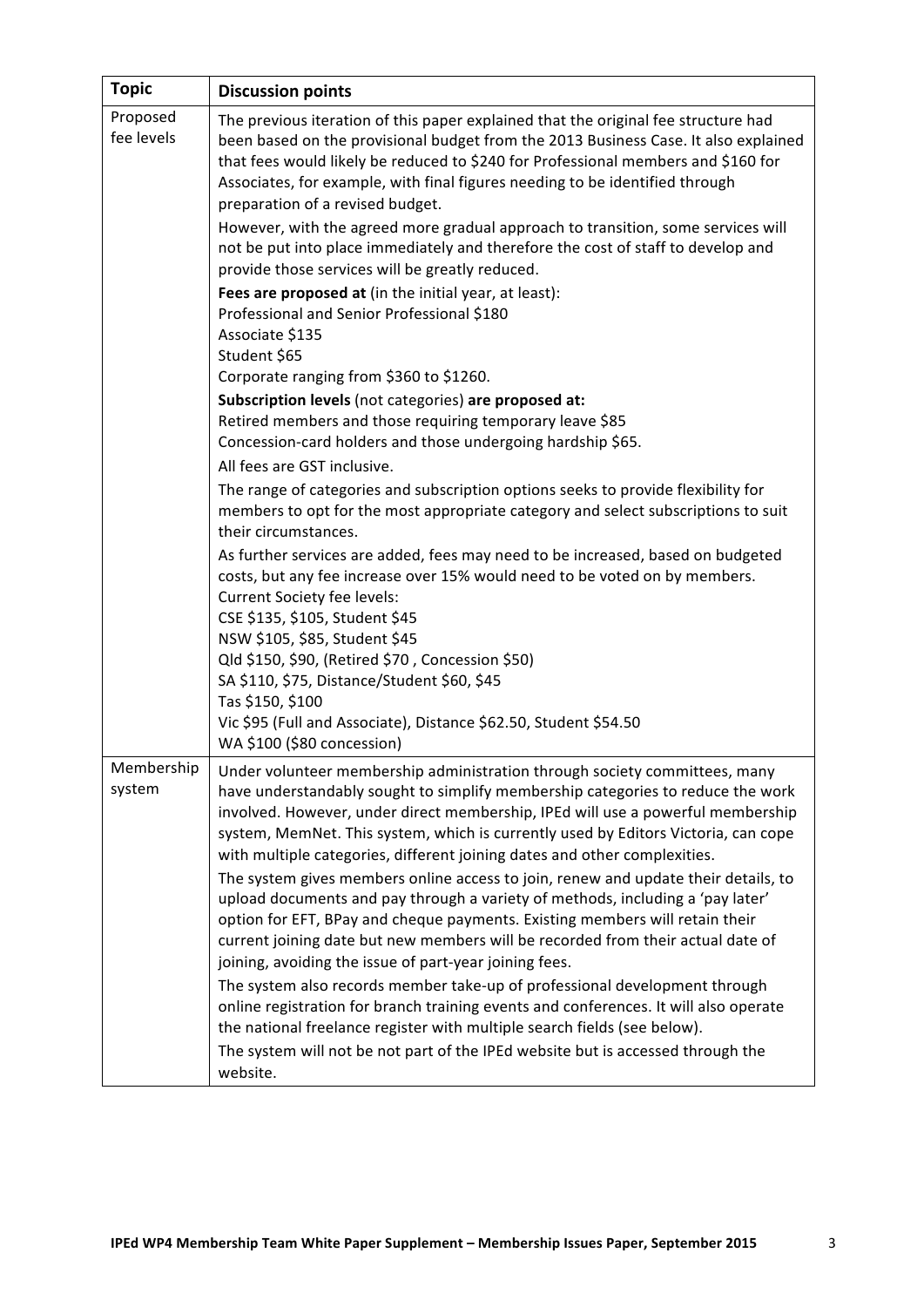| <b>Topic</b>                                   | <b>Discussion points</b>                                                                                                                                                                                                                                                                                                                                                                                                                                                                                                                                                                                                                                                                                                                                                                                                                                                                                                                                                                                                                                                                                                                                                                                                                                                                                                                                                                                                                                                                                                                           |
|------------------------------------------------|----------------------------------------------------------------------------------------------------------------------------------------------------------------------------------------------------------------------------------------------------------------------------------------------------------------------------------------------------------------------------------------------------------------------------------------------------------------------------------------------------------------------------------------------------------------------------------------------------------------------------------------------------------------------------------------------------------------------------------------------------------------------------------------------------------------------------------------------------------------------------------------------------------------------------------------------------------------------------------------------------------------------------------------------------------------------------------------------------------------------------------------------------------------------------------------------------------------------------------------------------------------------------------------------------------------------------------------------------------------------------------------------------------------------------------------------------------------------------------------------------------------------------------------------------|
| Professional<br>category<br>(voting)           | As the equivalent of Full membership, all current Full members (Professional in New<br>South Wales), will automatically be transferred to IPEd at this level. Western<br>Australian members will need to decide which category to apply for, using the<br>criteria supplied in the Proposed Structure paper. WA Applications for Professional<br>or Senior Professional membership will need to be assessed by the national<br>Membership Officer (MO) as Western Australia does not currently differentiate<br>between Professional and Associate members. All applications for Senior<br>Professional will also need to be assessed by the MO.<br>This category has received overall acceptance, except from Western Australia,<br>whose committee wishes to retain its system of not differentiating between voting<br>(Professional) and non-voting (Associate or Student) members.                                                                                                                                                                                                                                                                                                                                                                                                                                                                                                                                                                                                                                                            |
|                                                | <b>International arrangements</b>                                                                                                                                                                                                                                                                                                                                                                                                                                                                                                                                                                                                                                                                                                                                                                                                                                                                                                                                                                                                                                                                                                                                                                                                                                                                                                                                                                                                                                                                                                                  |
|                                                | The UK's Society for Editors and Proofreaders (SfEP), since January 2012, has offered<br>automatic acceptance of IPEd Accredited and Distinguished Editors as full<br>('Ordinary') members, on application, rather than needing to go through SfEP's usual<br>assessment process. IPEd has negotiated with the member societies to offer<br>equivalent membership rights to SfEP 'Ordinary' and 'Advanced' members who<br>apply for Full or Professional membership.<br>IPEd has also proposed that its member societies offer this recognition to applicants<br>who have certification from the Board of Editors in the Life Sciences (BELS), which<br>offers the internationally recognised qualification ELS, as is offered by SfEP.<br>However, as ELS is a specialist qualification, it would not be able to offer a reciprocal<br>arrangement.<br>It is proposed that acceptance of these members from SfEP and BELS would be<br>automatic under IPEd direct membership.<br>IPEd has also sought a similar arrangement with the Editors' Association of Canada<br>(EAC) and South Africa's Professional Editors' Group (PEG). IPEd would offer this<br>arrangement to certified or accredited members from those organisations. None of<br>the national US editors' organisations has an accreditation scheme and so is not<br>appropriate for such consideration.<br>All of the committees have now approved this arrangement and it has already been<br>put into place through IPEd and the society committees; it is not dependent on the |
|                                                | outcome for the DMM.                                                                                                                                                                                                                                                                                                                                                                                                                                                                                                                                                                                                                                                                                                                                                                                                                                                                                                                                                                                                                                                                                                                                                                                                                                                                                                                                                                                                                                                                                                                               |
| Senior<br>Professional<br>category<br>(voting) | This category will be held over for further consideration by the new IPEd Council<br>and members under the direct membership structure, should it proceed.<br>Discussion points have been retained here in order to inform future debate.<br>The name of this category was changed in order to avoid confusion with Advanced<br>Accreditation should it be offered in the future (it was originally named Fellow but<br>changed due to objections). The category seeks to give recognition to very<br>experienced members who have contributed to the profession. It is not related to<br>accreditation and it would not attract a postnominal.<br>Criteria proposed include 10 years of experience plus 5 years of branch (or society)<br>membership (or of an equivalent overseas professional association). The following<br>attributes, as attested to through CV and other relevant documentation, would be<br>assessed through a points system: qualifications, including accreditation; ongoing<br>professional development; breadth of experience; significant, recognised<br>achievements within the profession; and society/branch/IPEd involvement. DEs<br>would be accepted as Senior Professional members automatically on application<br>(just as AEs are currently accepted as Full or Professional members). All applications<br>for Senior Professional would be assessed by the MO and an additional appointed<br>assessor.                                                                                                      |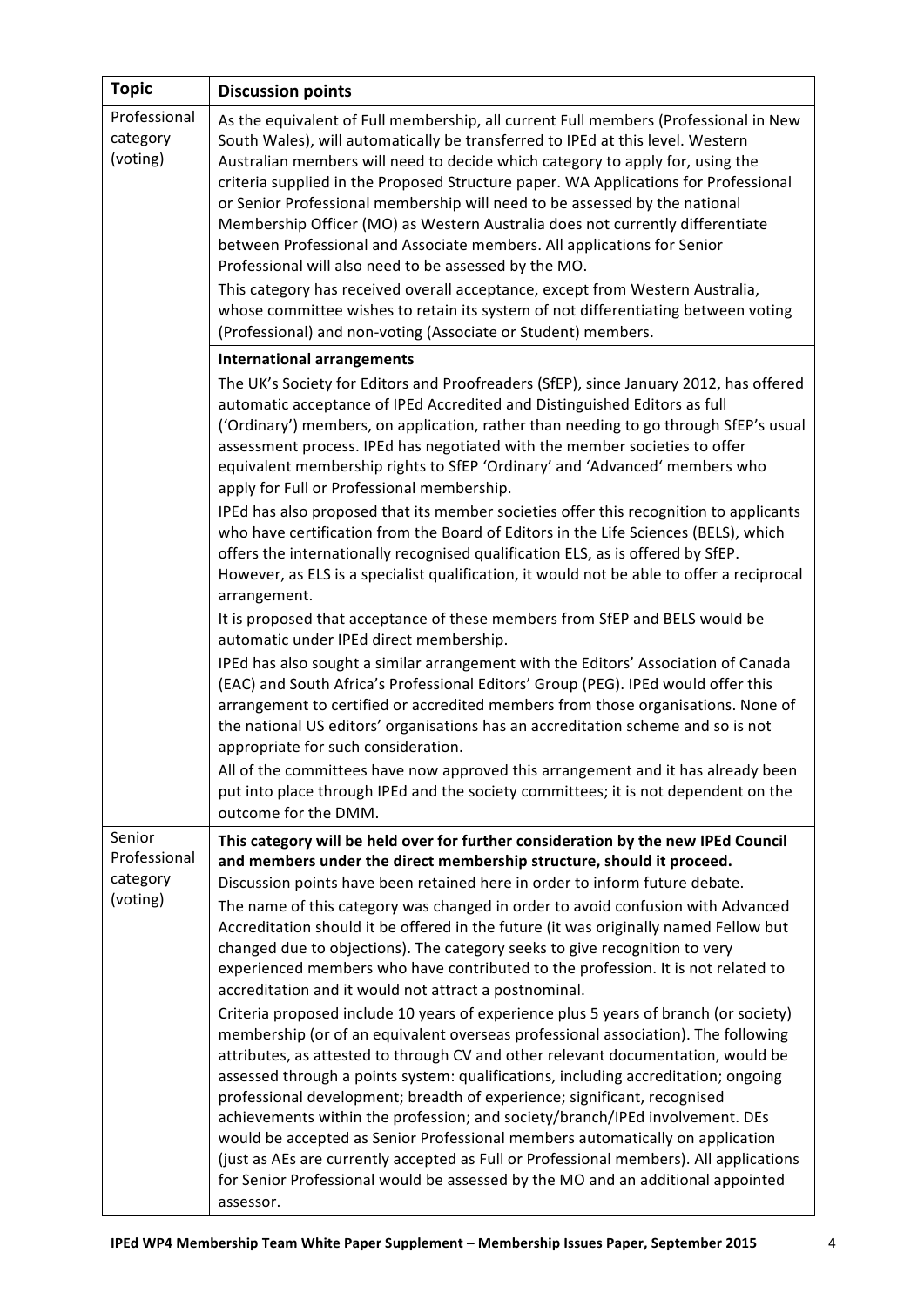| <b>Topic</b>                            | <b>Discussion points</b>                                                                                                                                                                                                                                                                                                                                                                                                                                                                                                                                                                                                                                                                                                                                                                                                                                                                                                                                                                                                                                                                                                                                                                                                                                                                                                                            |
|-----------------------------------------|-----------------------------------------------------------------------------------------------------------------------------------------------------------------------------------------------------------------------------------------------------------------------------------------------------------------------------------------------------------------------------------------------------------------------------------------------------------------------------------------------------------------------------------------------------------------------------------------------------------------------------------------------------------------------------------------------------------------------------------------------------------------------------------------------------------------------------------------------------------------------------------------------------------------------------------------------------------------------------------------------------------------------------------------------------------------------------------------------------------------------------------------------------------------------------------------------------------------------------------------------------------------------------------------------------------------------------------------------------|
| Honorary<br>Life<br>members             | Existing Honorary Life members will be retained. New Honorary Life members may<br>be nominated by their branch committee with endorsement by IPEd Council, or by<br>IPEd Council with branch endorsement.                                                                                                                                                                                                                                                                                                                                                                                                                                                                                                                                                                                                                                                                                                                                                                                                                                                                                                                                                                                                                                                                                                                                           |
| Associate<br>category<br>(non-voting)   | All current Associates will be transferred to IPEd at this level unless they wish to<br>apply for Professional membership. WA members will need to choose the most<br>appropriate category to apply for, using the criteria supplied in the Proposed<br>Structure paper.<br>Currently in most of the societies, Associate members may be appointed to<br>committees, though some exclude executive positions. The proposed by-laws now<br>state that, provided a majority of the branch committee are voting members, the<br>committee may invite financial non-voting members to join the committee.<br>It is acknowledged that some Professional members may strike extended periods of<br>little editorial work and may apply for a transfer to Associate membership. This is<br>not to be viewed as a casual change but as the result of an ongoing lack of work. If a<br>member is taking leave for an extended period (minimum of 6 months) they may<br>apply for a subscription rate, retaining their Professional category.<br>Most feedback agreed with the intent and criteria of this category, except from<br>Western Australia, whose committee wishes to retain its system of not<br>differentiating between voting and non-voting members, and Tasmania, which<br>wishes to retain non-voting members on committees (now addressed). |
| Student<br>category<br>(non-voting)     | Many award courses are classified by course providers as part time; therefore both<br>part-time and full-time students are eligible. If editors meet the requirements for<br>Professional membership, including regular and ongoing work as an editor, they<br>should be Professional members. Submission of the applicant's CV is therefore<br>required. This category is intended for entry-level students.                                                                                                                                                                                                                                                                                                                                                                                                                                                                                                                                                                                                                                                                                                                                                                                                                                                                                                                                       |
| Corporate<br>membership<br>(non-voting) | Corporate memberships are a way to encourage publishing companies to keep their<br>staff engaged with the profession, not just internally.<br>Fees are now proposed at \$360 for 2-3 editorial staff; \$720 for 4-6 staff and \$1260<br>for 7-10 staff. Companies that employ more than 10 editors can take out additional<br>memberships. The fee levels have been brought into line with the overall reduced<br>levels offered.<br>The norm across other professions is that Corporate membership is a non-voting<br>category as the individuals it benefits are not subject to criteria. This is one of the<br>incentives for those individuals to request their employer pay for their Professional<br>membership rather than take a Corporate membership. Employees of a Corporate<br>member who wish to have voting rights will need to take out an individual<br>membership.                                                                                                                                                                                                                                                                                                                                                                                                                                                                 |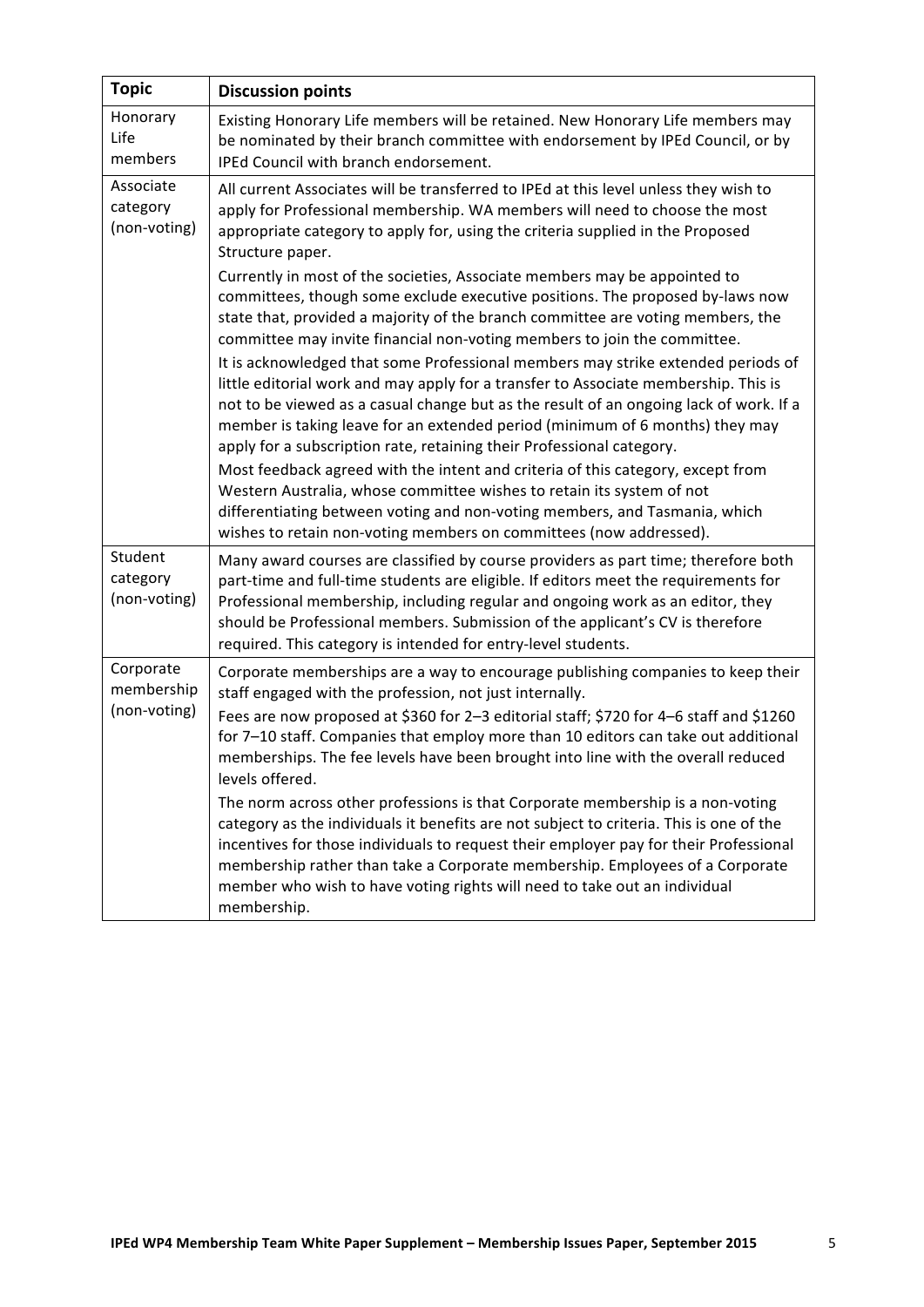| <b>Topic</b>                                                                    | <b>Discussion points</b>                                                                                                                                                                                                                                                                                                                                                                                                                                                                                                                                                                                                                                                                                                                                                                                                                                                                                                                                                                                                                                                                                                                                                                                                                                                                                                                                                                                                                                                                                                                |
|---------------------------------------------------------------------------------|-----------------------------------------------------------------------------------------------------------------------------------------------------------------------------------------------------------------------------------------------------------------------------------------------------------------------------------------------------------------------------------------------------------------------------------------------------------------------------------------------------------------------------------------------------------------------------------------------------------------------------------------------------------------------------------------------------------------------------------------------------------------------------------------------------------------------------------------------------------------------------------------------------------------------------------------------------------------------------------------------------------------------------------------------------------------------------------------------------------------------------------------------------------------------------------------------------------------------------------------------------------------------------------------------------------------------------------------------------------------------------------------------------------------------------------------------------------------------------------------------------------------------------------------|
| Retired and<br>temporary<br>leave<br>subscription<br>(voting and<br>non-voting) | Members who are 65+ and are retired can provide IPEd a wealth of experience and<br>knowledge that could otherwise be lost to the membership. In order to encourage<br>these members to retain their membership, a retired subscription will be offered<br>across all categories (though obviously not for Students) for a fee of \$85.<br>The 'retirement' age of 65 has been selected as this is slightly lower than the current<br>Commonwealth pension age (which now ranges from 65 years and 6 months, for<br>those born up to 1953, to 67 years for those born in 1957). It may need to be<br>reviewed in line with changes to legislation.<br>In addition, the issue of temporary leave has been raised during member feedback.<br>It seems reasonable to offer a temporary leave subscription level if a member is not<br>working for a minimum of six months, also for the fee of \$85.<br>Both retired members and those on temporary leave should not be working<br>substantially in any capacity. It is understood that this is a subjective description but<br>anything more prescriptive is also likely to cause contention. It really is an honour<br>system, requiring a degree of trust in the membership not to abuse.<br>We propose to set up an online claim form, in which the member will give a signed<br>declaration of their circumstances. This subscription is intended for members who<br>have genuinely retired or are genuinely on leave. It will be up to the MO to assess<br>each request case by case. |
| Concession<br>subscription<br>(voting and<br>non-voting)                        | Members of all categories can apply for a concessional fee if they hold a<br>Commonwealth concession card. The fee of \$65 is the same for all categories.<br>This subscription has generally been received positively. Recent trialling of the<br>system in Qld has so far produced requests from 10% of membership renewals (Full<br>and Associate members).                                                                                                                                                                                                                                                                                                                                                                                                                                                                                                                                                                                                                                                                                                                                                                                                                                                                                                                                                                                                                                                                                                                                                                          |
| Hardship<br>(voting and<br>non-voting)                                          | It is acknowledged that members may, from time to time, suffer personal or<br>financial hardship yet not be eligible for a Commonwealth concession card. This is to<br>be assessed case by case and would require a signed declaration of their<br>circumstances.<br>Various views have been offered as to whether these cases should be assessed by<br>the national membership officer alone or referred to the branch committee (or a<br>nominated member of that committee). The former provides increased anonymity;<br>the latter may allow guidance through knowledge of personal circumstances. It<br>would seem reasonable to allow the member to nominate which is to assess. The<br>fee of \$65 (the same as Concession subscriptions) is the same for all categories.                                                                                                                                                                                                                                                                                                                                                                                                                                                                                                                                                                                                                                                                                                                                                        |
| PD discounts<br>for regional<br>members                                         | No discount for regional membership is offered under the national structure. Only<br>two societies currently offer discounted membership for distance members, Victoria<br>and South Australia (and SA has reported no members in this category at May 2015),<br>for those living more than 50 km from the metropolitan CBD. Queensland removed<br>its distance member category in 2013 with very little loss of membership (still at<br>28% of total membership).<br>The greatest disadvantage for regional members is the extra cost of attending<br>professional development workshops. This is now a matter for the PD team, which is<br>developing a system of proposed discounts for PD.                                                                                                                                                                                                                                                                                                                                                                                                                                                                                                                                                                                                                                                                                                                                                                                                                                          |
| <b>Branch</b><br>membership                                                     | Under the constitution, membership of the national body is via a single 'home'<br>branch, usually the place of residence of the member, with reciprocal rights from<br>any other branch, or sub-branch. This precludes membership of multiple branches.<br>Members, especially those with dual or multiple memberships, can nominate which<br>branch they will belong to.                                                                                                                                                                                                                                                                                                                                                                                                                                                                                                                                                                                                                                                                                                                                                                                                                                                                                                                                                                                                                                                                                                                                                               |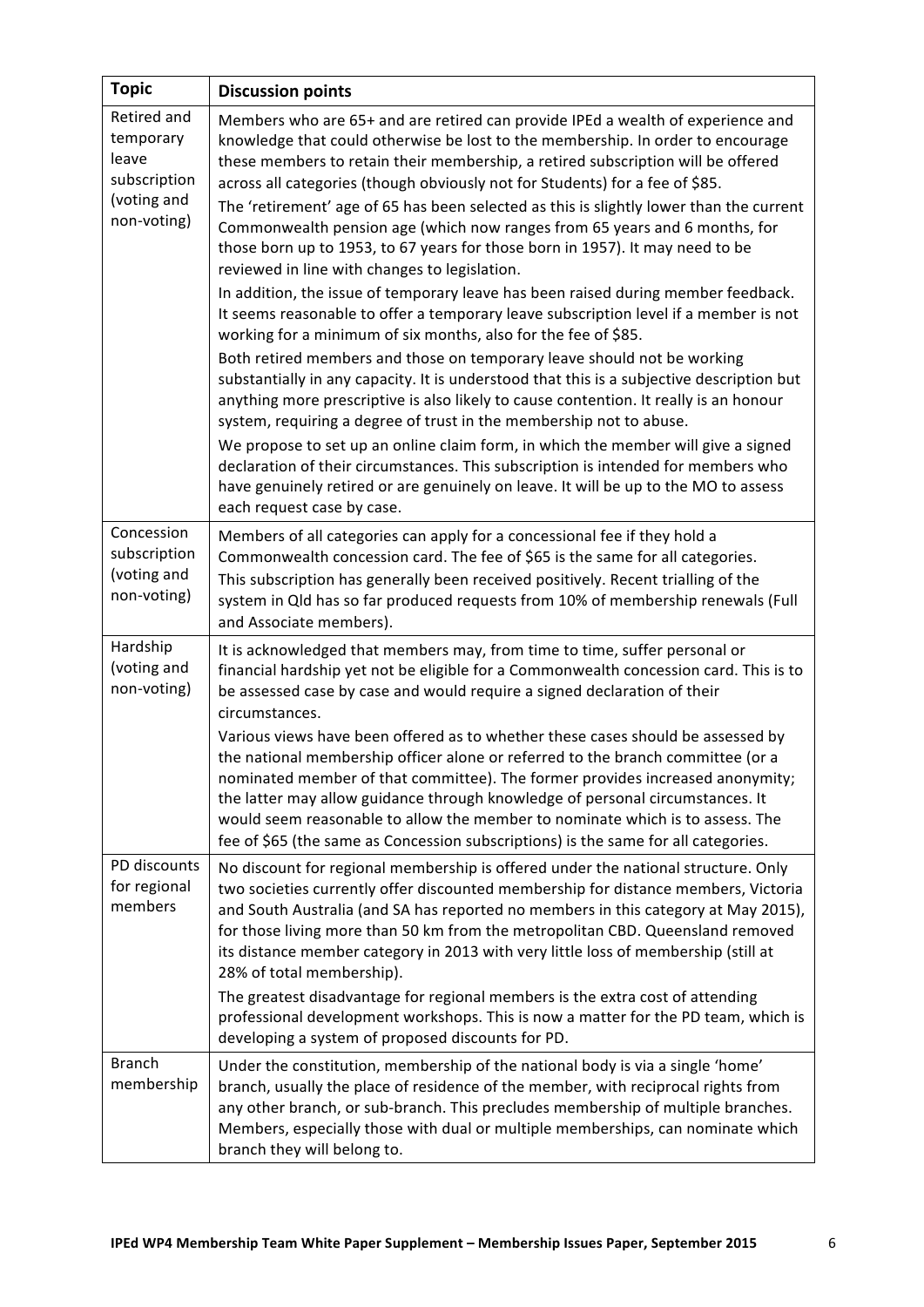| <b>Topic</b>                                                          | <b>Discussion points</b>                                                                                                                                                                                                                                                                                                                                                                                                                                                                                                                                                                                                                                                                                                                                                                                                                                                                                                                                                                                                                                                                                                                                                                                                                                                                                                                                                                                                                                                                                                                                                                                                                                                                                                                                                                                                                                                                                                                                                                                                                                                                                                                                                                                                                                                                                                                                                                                                                                                                                                                                                                                                                                                                                                                                             |
|-----------------------------------------------------------------------|----------------------------------------------------------------------------------------------------------------------------------------------------------------------------------------------------------------------------------------------------------------------------------------------------------------------------------------------------------------------------------------------------------------------------------------------------------------------------------------------------------------------------------------------------------------------------------------------------------------------------------------------------------------------------------------------------------------------------------------------------------------------------------------------------------------------------------------------------------------------------------------------------------------------------------------------------------------------------------------------------------------------------------------------------------------------------------------------------------------------------------------------------------------------------------------------------------------------------------------------------------------------------------------------------------------------------------------------------------------------------------------------------------------------------------------------------------------------------------------------------------------------------------------------------------------------------------------------------------------------------------------------------------------------------------------------------------------------------------------------------------------------------------------------------------------------------------------------------------------------------------------------------------------------------------------------------------------------------------------------------------------------------------------------------------------------------------------------------------------------------------------------------------------------------------------------------------------------------------------------------------------------------------------------------------------------------------------------------------------------------------------------------------------------------------------------------------------------------------------------------------------------------------------------------------------------------------------------------------------------------------------------------------------------------------------------------------------------------------------------------------------------|
| Editorial<br>Services<br>Directory,<br>for<br>Professional<br>members | All societies currently have a Freelance Register or Editorial Services Directory and<br>these were proposed to be merged to form a National Freelance Register. However,<br>to make the national register more inclusive, it is now proposed as the Editorial<br>Services Directory, for listings by Professional members only.<br>There has been further consideration to allow inclusion of small businesses and<br>partnerships (cross-referencing of a business name to a member's name was in the<br>original proposal). It has been suggested that an organisation entry (not a Corporate<br>member entry) may list Professional members of the organisation but not Associates<br>or Students. The entry could give the number of editorial staff, with non-<br>Professional members counted in that number but not listed. A group fee, based on<br>the number of listed members, could be considered by a future IPEd Council and<br>branches. In the meantime, organisation staff who are Professional members may<br>take out individual entries only but can cross-reference the employer organisation's<br>business name and list other employees who also list in the directory.<br>The national directory would be set up through MemNet and have multi-search<br>fields. It will be organised by branch but searchable nationally, through keywords,<br>subject specialties, services offered and product types, as well as by region, surname<br>and business name. The national directory will use a combination of the search<br>fields offered by the existing registers and introduce improvements, such as<br>inclusion of member ABN, explanation of AEs and DEs, and image upload.<br>Development of the register needs to be conducted jointly by the F&O, Comms and<br>M'ship teams.<br>Some societies currently charge an additional fee for entries, others include it in the<br>membership fee. As not all members wish to list in the register, and data entry will<br>be by member self-service, a modest additional annual subscription of \$40 is<br>considered reasonable. Although members do write their own entries (as they do<br>for existing registers or directories) and submit them to the system, the entries will<br>still need to be checked and administered. Societies that currently charge an<br>additional fee for register: Qld \$40, NSW \$40, SA \$65, Vic \$90. Societies that include<br>in membership fee: CSE, Tas, WA.<br>All committees are in favour of a national register, though two (CSE and WA)<br>suggested it should be part of the membership fee. However, this would have<br>members who do not want a listing subsidising those who do, which is opposed by<br>most committees and members. |
| Register of<br>Associates<br>Available                                | A register of Associates was proposed (as is offered by SfEP), with access to it given<br>to members only (not public), in order to subcontract suitable work (with client<br>permission only) or provide referrals for those whose work is known. The intent was<br>to give Associate members opportunities to gain experience and encourage them to<br>progress to Professional membership. The site would carry a statement that listing<br>in the register does not imply an endorsement (as would the Editorial Services<br>Directory). The title would be changed to Associates Available. We could also include<br>a note regarding the ethics and practice of subcontracting (on this and the Editorial<br>Services Directory). An annual subscription of \$20 was considered reasonable.<br>This proposal is not fully supported by several of the committees, on ethical and<br>legal grounds. As there are no criteria for Associate members, a CV would be<br>required to list. SfEP has two grades of what used to be Associate members, Entry<br>level and Intermediate, with only Intermediate members allowed to list on their<br>similar list. For more information, go to the SfEP site. Assessment along these lines<br>would also require more administrative work of the Membership Officer.<br>If members show an interest in this type of service, it may be investigated further in<br>the future. It will not be put into place immediately.                                                                                                                                                                                                                                                                                                                                                                                                                                                                                                                                                                                                                                                                                                                                                                                                                                                                                                                                                                                                                                                                                                                                                                                                                                                                                                |